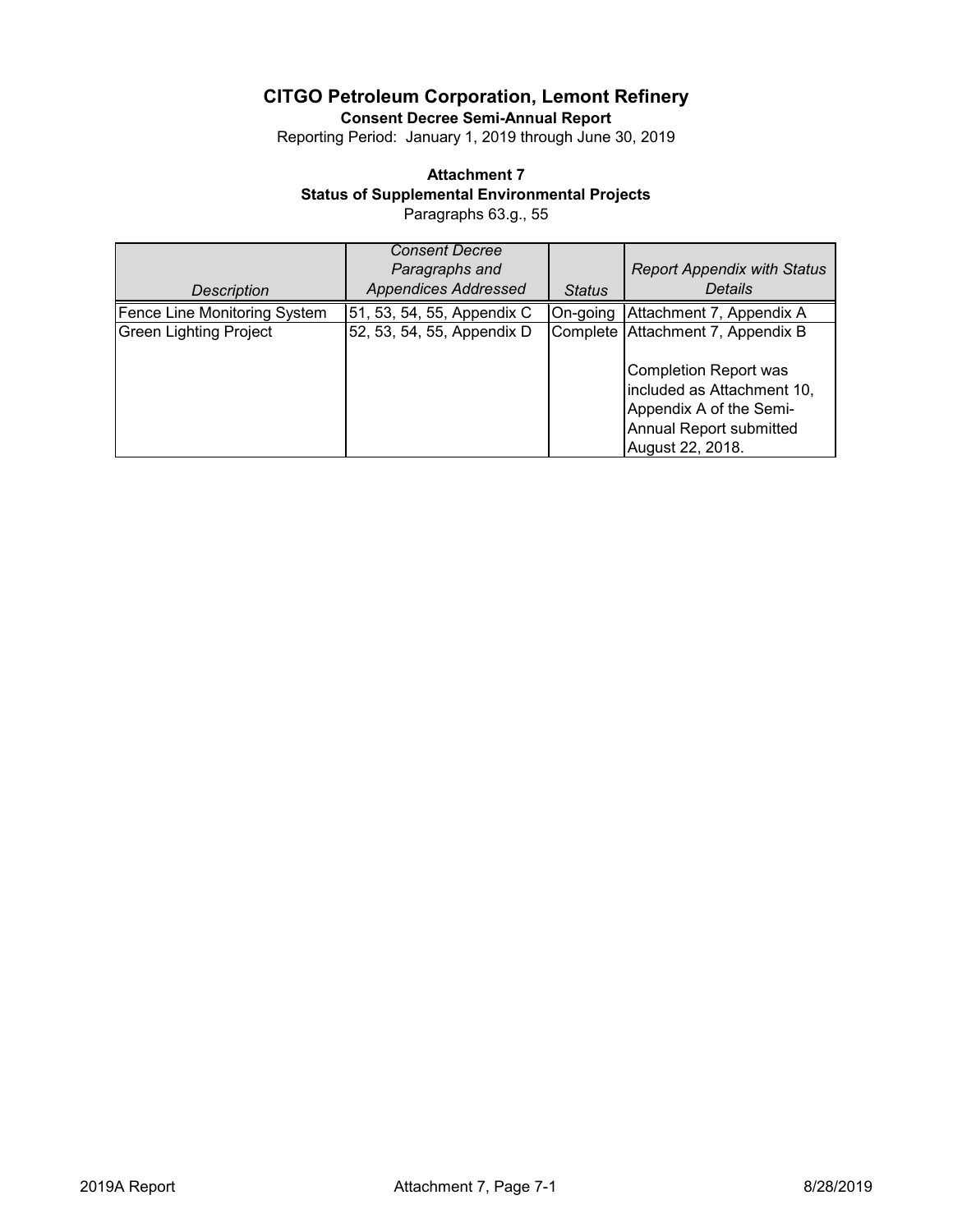### **CITGO Petroleum Corporation, Lemont Refinery**

**Consent Decree Semi-Annual Report**

Reporting Period: January 1, 2019 through June 30, 2019

### **Attachment 7, Appendix A**

#### **Status of Supplemental Environmental Projects**

Paragraphs 63.g., 55, Appendix C

| <b>SEP</b>        | <b>Item</b>                       | <b>Status</b>                                                                                                                                                                                                 |
|-------------------|-----------------------------------|---------------------------------------------------------------------------------------------------------------------------------------------------------------------------------------------------------------|
| <b>Fence Line</b> | <b>Description</b>                | The Fenceline Monitoring System (FLMS) under this Consent                                                                                                                                                     |
| Monitoring        |                                   | Decree consisted expending at least \$650,000 to do the following:                                                                                                                                            |
| System            |                                   | - A station to monitor meteorological parameters, and                                                                                                                                                         |
|                   |                                   | - Two stations consisting of a shelter and monitors for benzene,                                                                                                                                              |
|                   |                                   | hexane, and hydrogen sulfide monitors ("Tank Farm" and "Mink                                                                                                                                                  |
|                   |                                   | Farm")                                                                                                                                                                                                        |
|                   |                                   | - Meet shelter design, station location, and sampler inlet<br>requirements                                                                                                                                    |
|                   |                                   | - Use a Data Acquisition System to log numerical data                                                                                                                                                         |
|                   |                                   | - Operate the above monitors, equipment, and systems for a                                                                                                                                                    |
|                   |                                   | period of no less than two years beginning with the date the Field                                                                                                                                            |
|                   |                                   | Investigations are required.                                                                                                                                                                                  |
|                   |                                   | - Apply QA/QC procedures                                                                                                                                                                                      |
|                   |                                   | - Post data to a website                                                                                                                                                                                      |
|                   |                                   | (http://www.citgorefining.com/lemont/environment)                                                                                                                                                             |
|                   |                                   | - Conduct Field Investigations based on Screening Conditions                                                                                                                                                  |
|                   |                                   | detected with the above monitoring equipment.                                                                                                                                                                 |
|                   |                                   | - If necessary, implement corrective actions to address the                                                                                                                                                   |
|                   |                                   | Screening Condition.                                                                                                                                                                                          |
|                   |                                   |                                                                                                                                                                                                               |
|                   | <b>Status</b>                     | The above monitoring equipment was installed by January 31,<br>2017, at a total project cost of \$1,497,883. This does not include<br>ongoing contractor support for data review and analyzer<br>maintenance. |
|                   |                                   | The FLMS Plan was submitted to U.S. EPA on May 8, 2017.                                                                                                                                                       |
|                   |                                   | Validation of Equipment, Field Investigation Development, and<br>Training were completed June 30, 2017.                                                                                                       |
|                   |                                   | Field Investigations were able to be performed for any Screening<br>Events occurring on or after July 1, 2017.                                                                                                |
|                   |                                   | Data was posted to the web-site beginning July 2, 2017.                                                                                                                                                       |
|                   |                                   | Per paragraph C16, this SEP will be deemed complete after                                                                                                                                                     |
|                   |                                   | operating two years after Field Investigations were required ( <i>i.e.</i> ,                                                                                                                                  |
|                   |                                   | July 2, 2019, which is two years after July 2, 2017). A SEP                                                                                                                                                   |
|                   |                                   | Completion Report will be included with the Semi-Annual Report                                                                                                                                                |
|                   |                                   | covering the 2nd half of 2019.                                                                                                                                                                                |
|                   | Number and dates of Screening     | No Screening Conditions were observed during the reporting                                                                                                                                                    |
|                   | Conditions observed during period | period.                                                                                                                                                                                                       |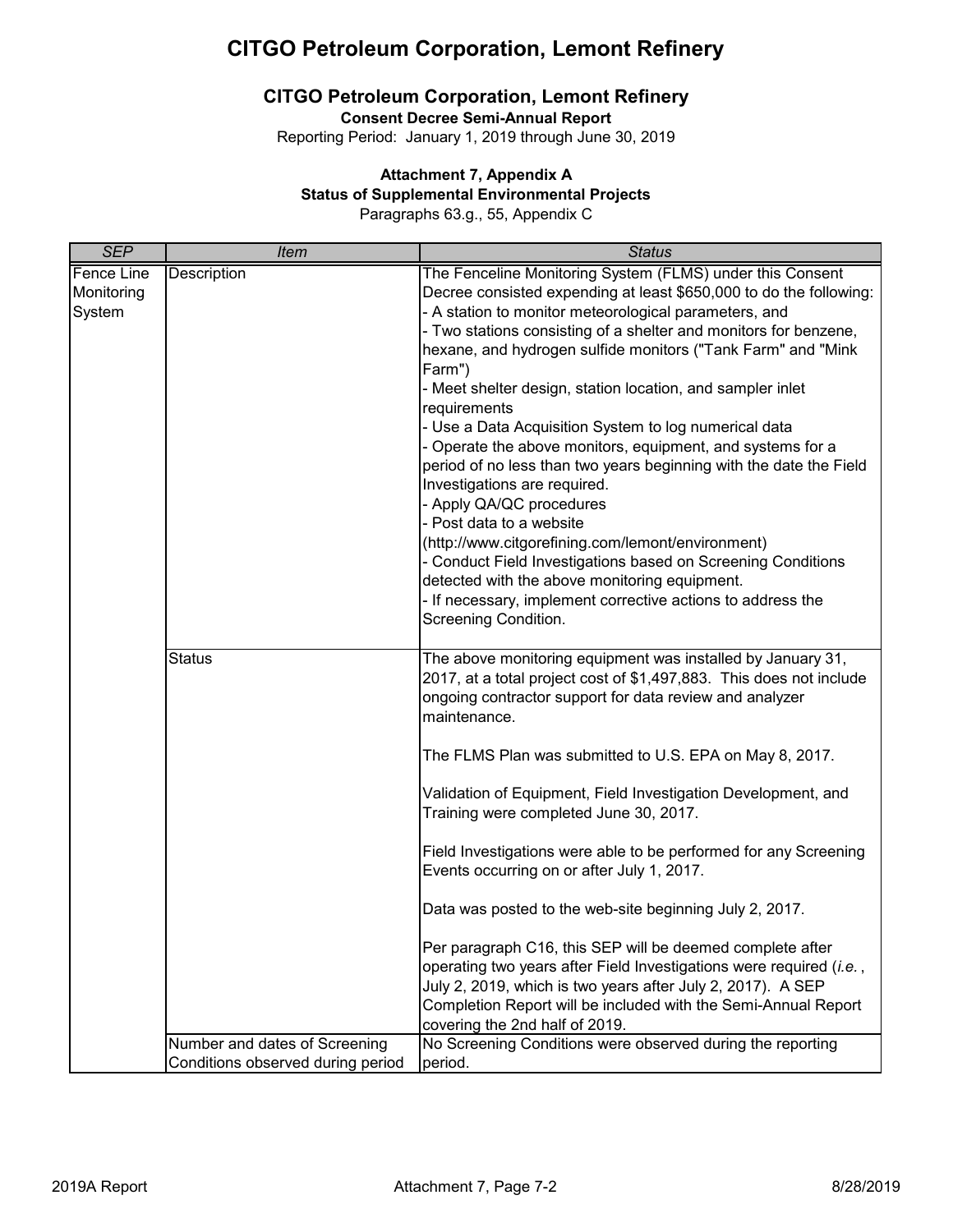## **CITGO Petroleum Corporation, Lemont Refinery**

**Consent Decree Semi-Annual Report**

Reporting Period: January 1, 2019 through June 30, 2019

### **Attachment 7, Appendix A**

#### **Status of Supplemental Environmental Projects**

Paragraphs 63.g., 55, Appendix C

| SEP                                | ltem                                                                                                                                                                                                                                                                                                                                                                                                        | Status                                                                |
|------------------------------------|-------------------------------------------------------------------------------------------------------------------------------------------------------------------------------------------------------------------------------------------------------------------------------------------------------------------------------------------------------------------------------------------------------------|-----------------------------------------------------------------------|
| Fence Line<br>Monitoring<br>System | Per Paragraph C24.b.,<br>For each observed Screening<br>Condition, the following are<br>provided:<br>- Detailed summary<br>- Associated Field Investigation<br>- Findings of Compliance Status<br><b>Determination</b><br>- Corrective Action<br>- FLMS measurement data<br>- Narrative description of IR Camera<br>gas imaging<br>- Portable PID data<br>- Process and operational data<br>- Actions taken | No Screening Conditions were observed during the reporting<br>period. |